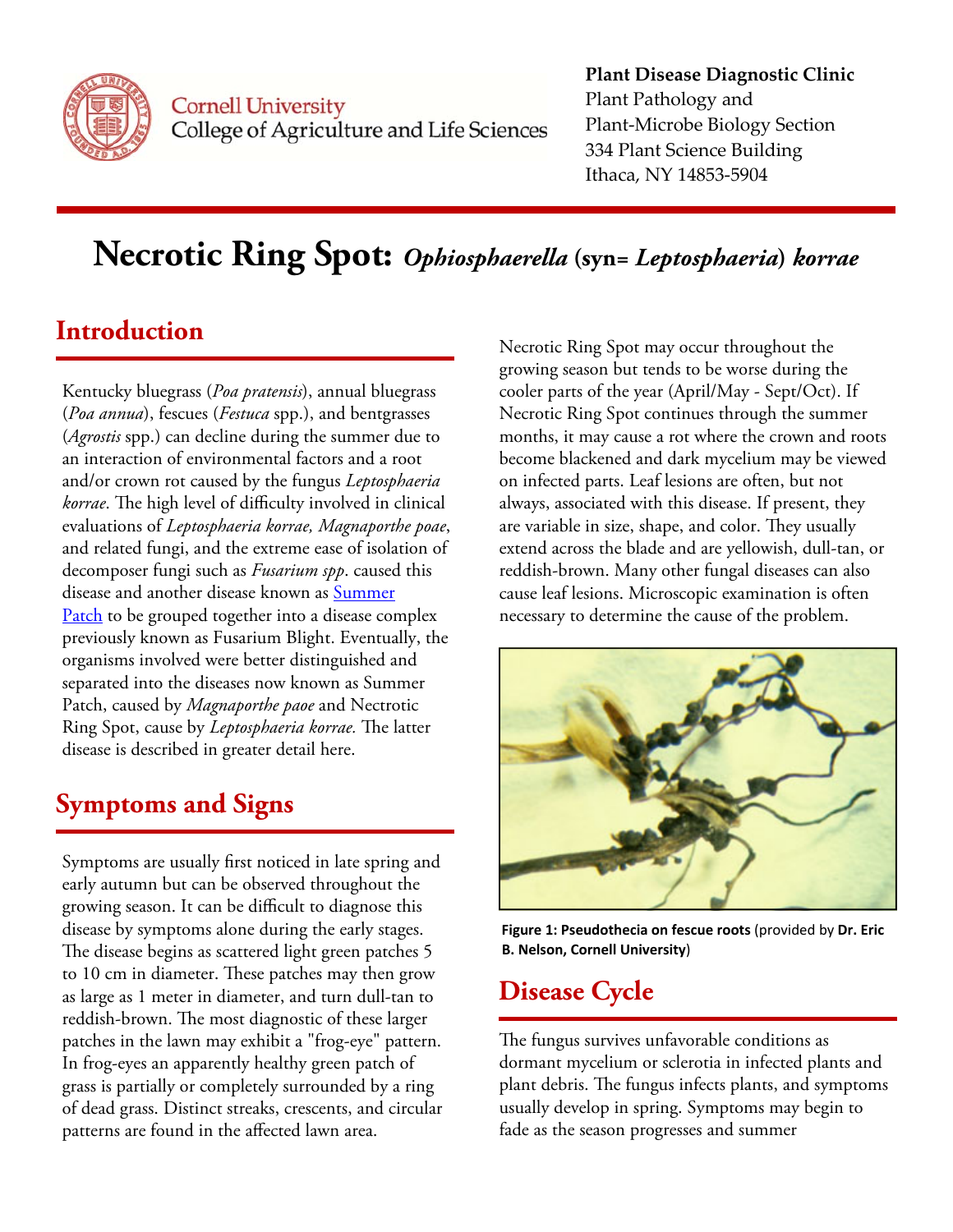

 **Figure 2: Ascospores of** *Leptosphaeria korrae* (provided  by **Dr. Eric B. Nelson, Cornell University**)

temperatures rise above 86°F and the fungus become dormant. However, as summer heat increases symptoms may again become apparent as the stress on the turf increases, even though the fungus may not be active. Symptoms may also reappear as the fungus becomes active again in early autumn. The pathogen may be spread through infected turf and mechanical equipment.

#### **Management Strategies**

symptoms. These include the presence of excessive Various stresses may contribute to the development of this disease or may increase the severity of thatch, nutrient imbalances, or excessive nitrogen fertilizer applications or incorrect timing of fertilizer applications that stimulate rapid growth. Low mowing height, soil compaction, and low soil pH may also contribute to disease development, while a high turf canopy temperature may increase symptoms on stressed plants. Many of these stresses can be reduced through appropriate cultural practices as described below.

Correct excess soil acidity by liming annually to maintain a pH above 6.2. For most bluegrass lawns, two to five lbs. of nitrogen/1000 sq. ft. is sufficient, but if you do not typically fertilize, it is important to get your soil tested to obtain a specifc recommendation for your site. Apply a fertilizer balanced by phosphorus and potassium. Do not apply even small amounts of fertilizer during the June though August stress period. Fertilize only in autumn (September through November) and in late spring

(May), and use a slow release fertilizer to allow Nitrogen to be released over a longer period time.

Although deep watering is essential for proper root growth, frequent irrigation is not usually recommended. In this case however, it may be helpful under certain circumstances. To minimize drought stress, water the soil under disease-prone areas to a depth of 15 to 20 cm every 7-10 days during dry periods in the summer. Soaker hoses are very useful for supplemental watering of steeper slopes where other sprinklers are inefficient. During periods of excessively high temperature, plants with injured root and crown tissue may be under increased stress so frequent application, i.e. a light sprinkling of the surface at mid-day, may help to minimize the harmful efects of excessive temperature on the stressed turf.

Proneness to disease in turf is increased as the cutting height is decreased. Cut lawns at 6 to 9 cm height, and do so often enough that less than 1/3 of the leaf blade is removed during each mowing.

Thatch (the layer of organic matter between the mineral soil and the green grass) should be no more than 2 cm in thickness. Thatch can be removed by vertical slicing machines and/or aeration during the spring and early fall. Over a longer period thatch will be reduced by using the other cultural practices discussed above.

Kentucky bluegrass cultivars such as *Adelphi, America, Aspen, Columbia, Eclipse, Glade, Midnight, Nassau, Parade, Ram I, Sydsport, Touchdown, Vantage, Windsor,* and *Victa* have been determined to be less susceptible to Necrotic Ring Spot than others. Blend seed of a resistant cultivar with that of one or more otherwise desirable cultivars. Blending 10-15% (by weight) of perennial ryegrass seed into bluegrass seed will prevent this disease from occurring. Ryegrass can also be seeded into existing lawns.

Chemical treatment is efficient only when the previously mentioned cultural practices were frst used. Furthermore, applications must be made before the crown rot develops sufficiently to cause visual symptoms of the disease. For homeowners in New York, several fungicides may be registered to aid in